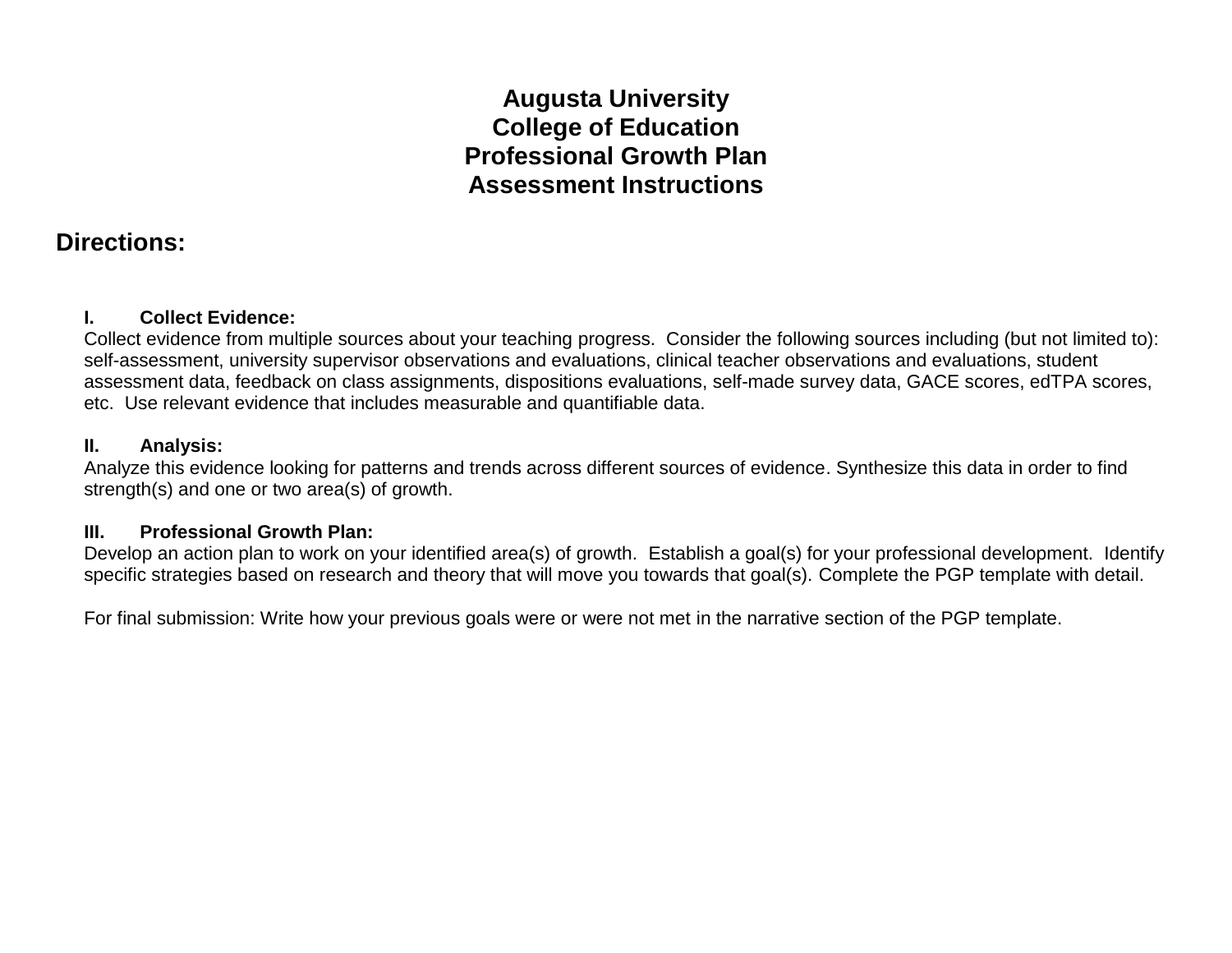## Augusta University College of Education Professional Growth Plan Template

Candidate Name: \_\_\_\_\_\_\_\_\_\_\_\_\_\_\_\_\_\_\_\_\_\_\_\_\_\_\_\_\_\_\_

Date Goals Developed: \_\_\_\_\_\_\_\_\_\_\_\_\_\_\_\_\_\_\_\_\_\_\_\_\_\_\_

Professional Growth Plan:

\_\_ Field Experience #1 \_\_ Field Experience #2

\_\_ Field Experience #3 \_\_ Student Teaching

Specific Strengths (identified in pre-service program):

Specific Areas of Challenge (identified in field experience or student teaching of the pre-service program):

Goals to Address Specific Areas of Challenge Listed Above:

Goal 1:

Goal 2: